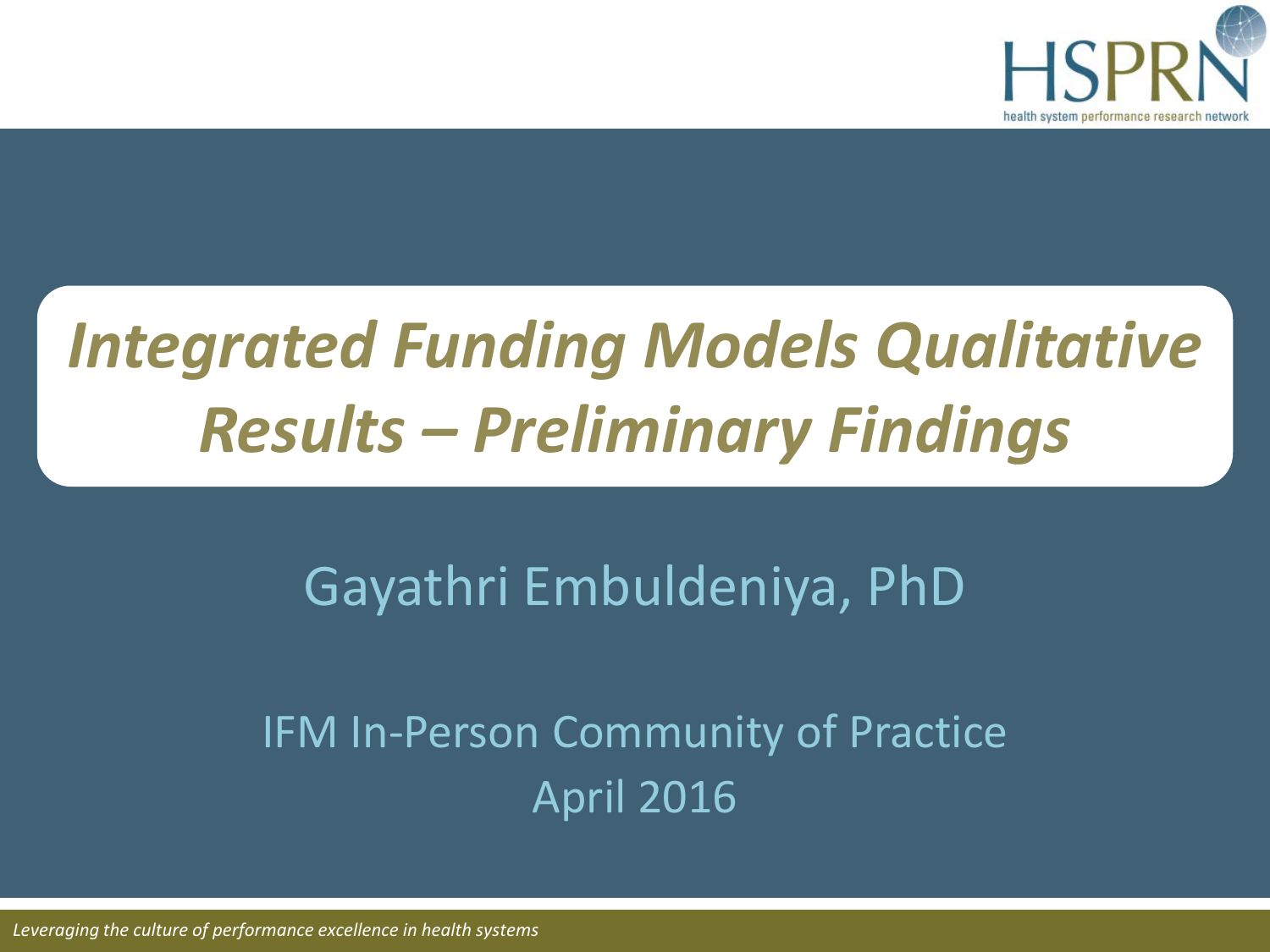## **Preliminary Qualitative Results**



- 6 programs 5 included; 1 interviews scheduled
- 6 semi-structured interviews conducted with each program
- Interviews conducted with:
	- hospital & community partners
	- leaders & front-line staff
	- integrated care coordinators/ navigators
	- clinical champions
- Diversity in program scale, disease area, bundle features
	- ranges from a LHIN-wide chronic-disease program to a 3 key partner short-term nursing program
- These are preliminary observations
	- interviews ongoing
	- based on participants'observations of their own programs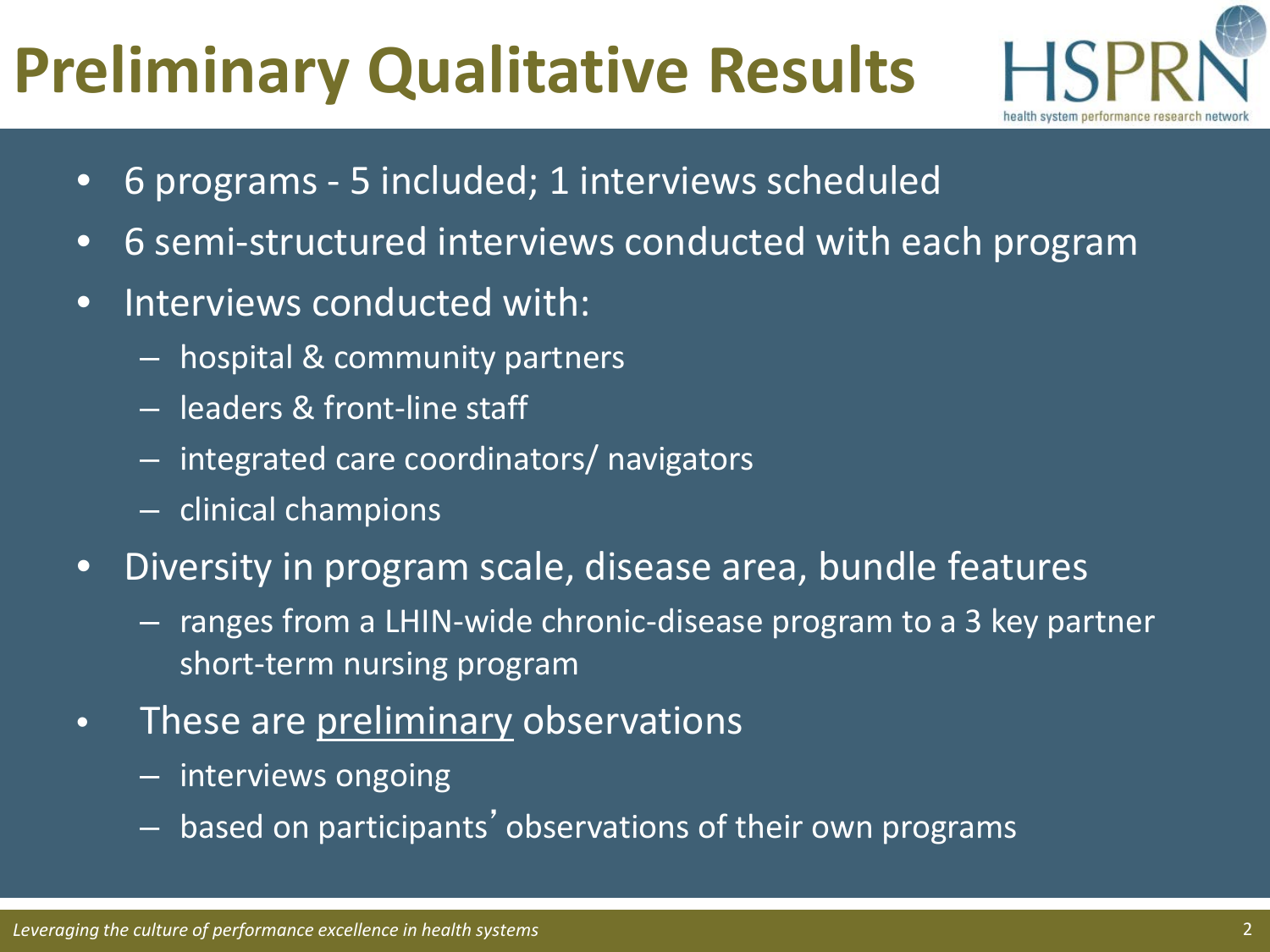### **Drivers of Success**



- 1. Building on existing partnerships & priorities
- 2. Strong leadership; belief in model
- 3. LHIN leadership and involvement
- 4. Good relationships/trust among partners
- 5. Program cohesiveness at operational and implementation levels
- 6. Physician engagement
- 7. Navigator/ Coordinator role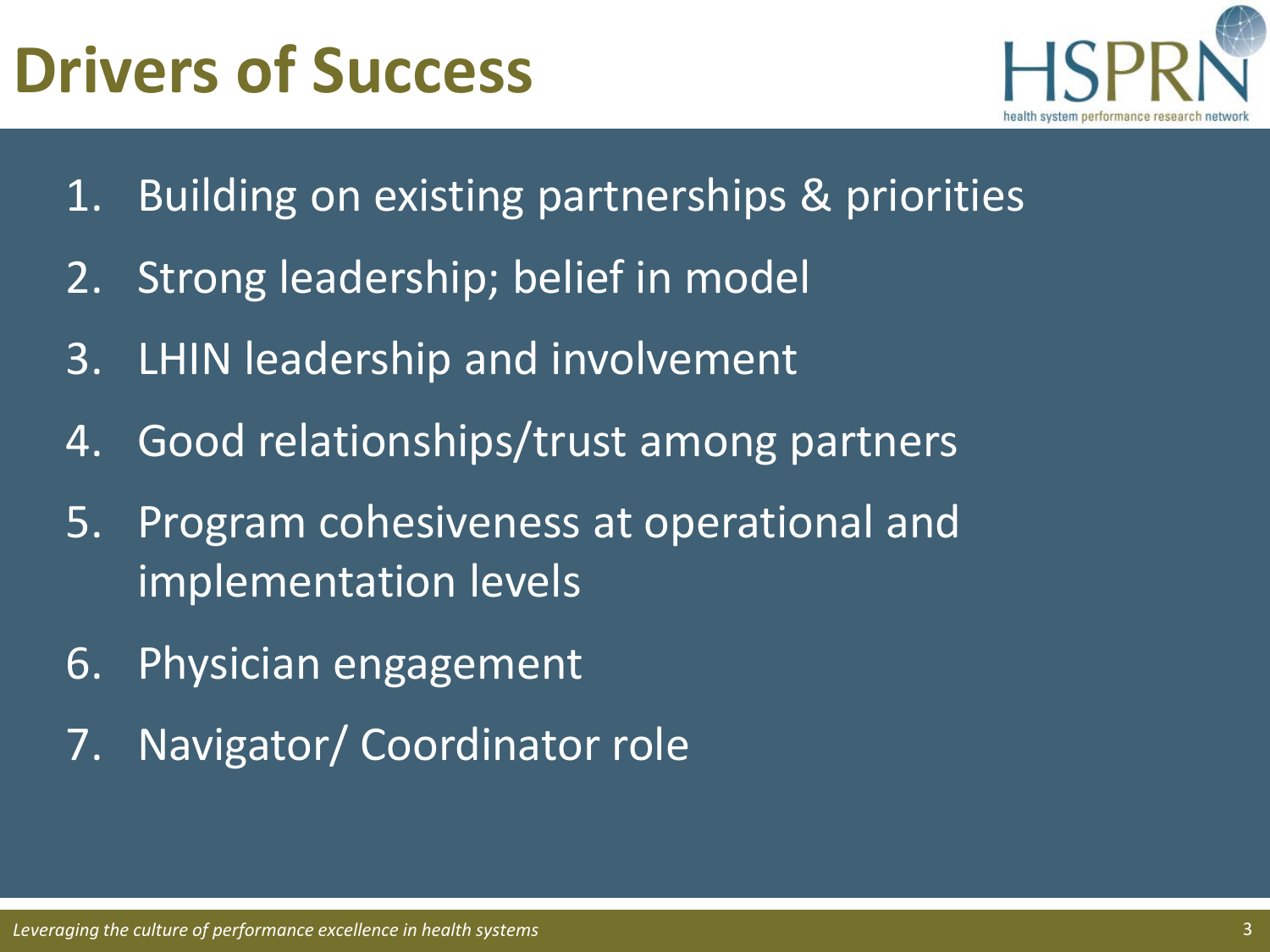

#### 1. Building on existing partnerships & priorities

… we were having conversations with [partners] before the IFM call came out… we were very well connected even before the project started. [30]

#### 2. Strong leadership; belief in model

"...the partners' belief and involvement in the program has really made it happen more smoothly because everyone's on the same page, everyone has the same goals, and everyone believes in the project in the same way." (27)

#### 3. LHIN leadership and involvement

"We have a very good relationship with the LHIN across the hospitals…it has been for many years." (1)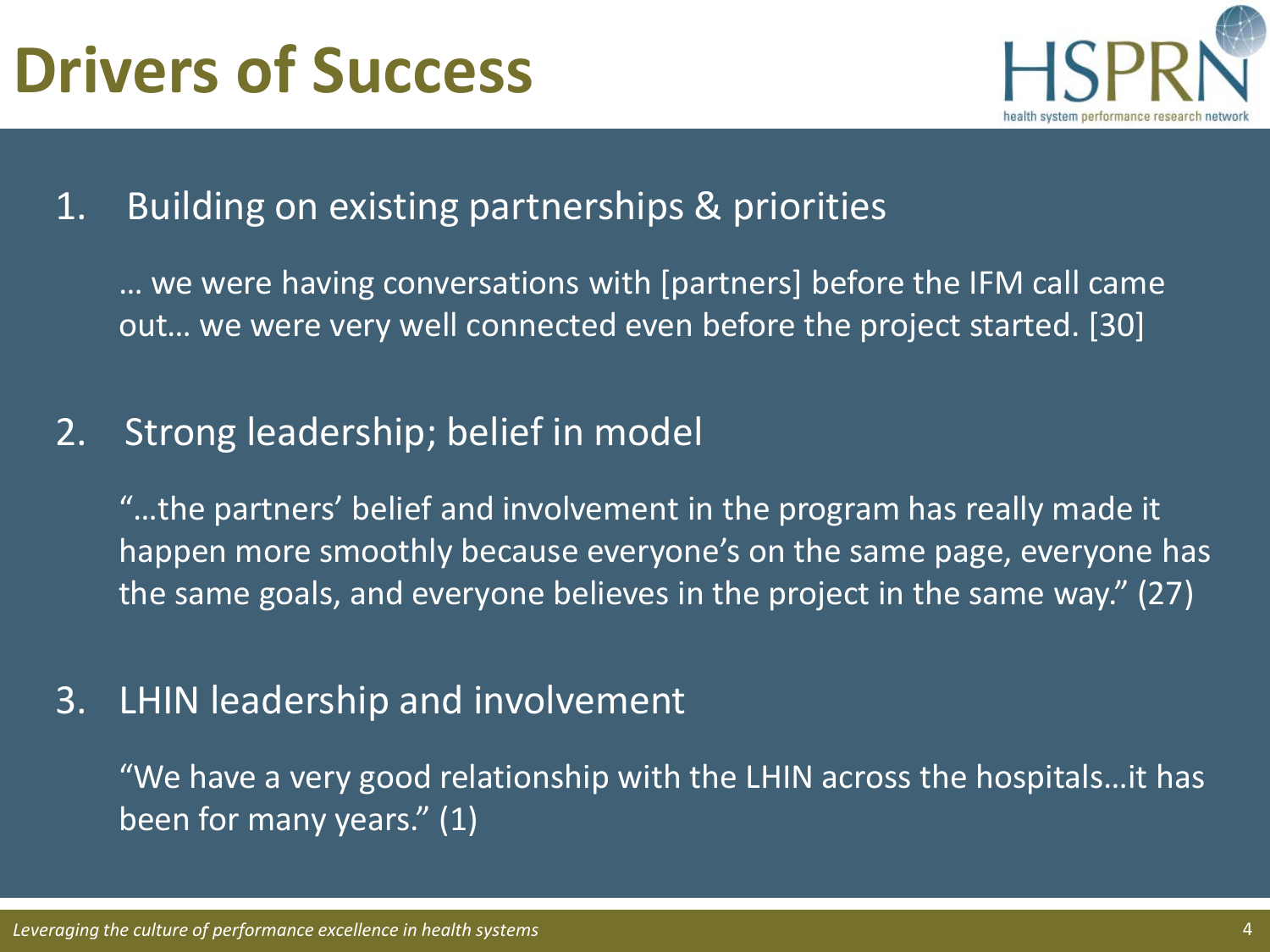### **Drivers of Success**



4. Good relationships/trust among partners

"… ongoing trust is certainly there, [partners are] volunteering for certain things and saying, you know what, we need to do that anyway." (2)

5. Program cohesiveness (operational and implementation levels)

"…we have a joint CFO… (who) can look at the finances of each of our organizations and say… we can take a risk here… It takes the money out of the equation when you're trying to do the right thing." (11)

#### 6. Physician engagement

"…we're able to bring our LHIN physician leads to meet with the hospital leads. They're able to talk, offer support, if they want presentations to their teams, etc… It's helped with the recruitment of physician leads." (5)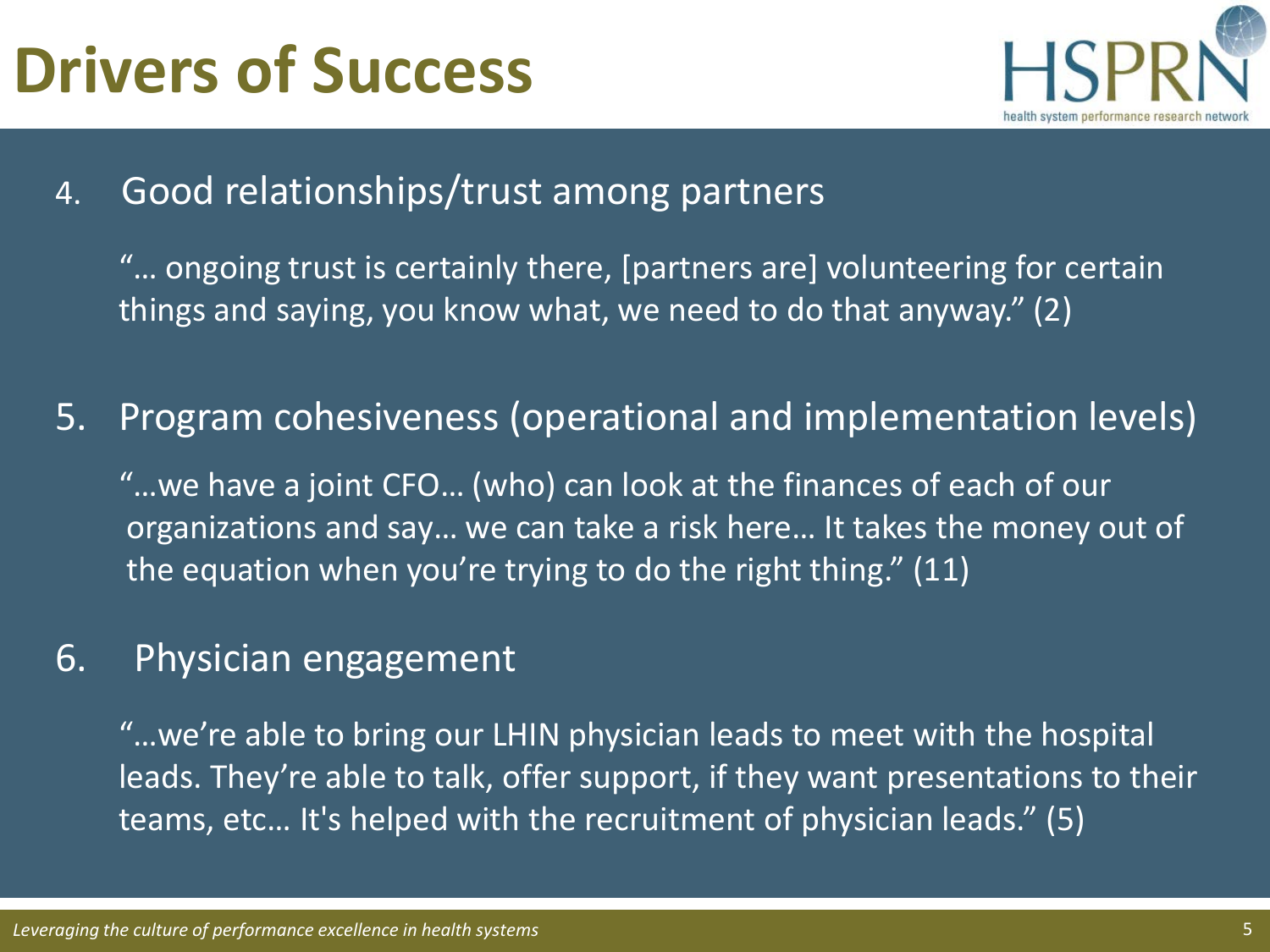## **Drivers of Success**



#### 7. Navigator/ coordinator role

"we've got fantastic coordinators here at [site]. They're brilliant at what they do, and they cover for each other, and they support each other. (5)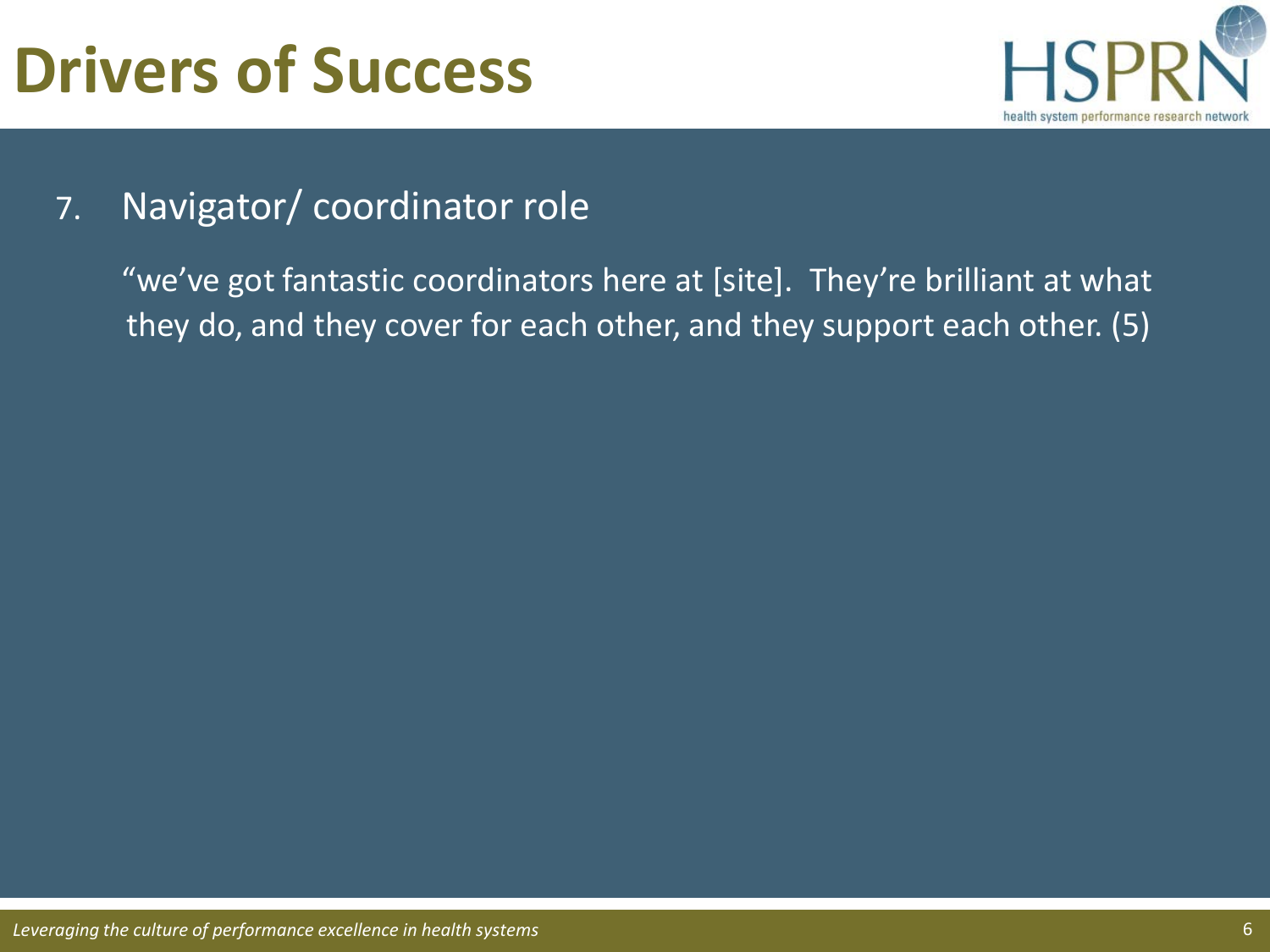## **Challenges to Success**



- 1. Culture differences across partners
- 2. Financial pressures
- 3. Competing organizational priorities
- 4. Savings taken up by increased volume
- 5. Complexity of patient populations
- 6. Covering large geographies (capacity)
- 7. Physician Buy-in
- 8. Information-sharing

### 9. Unions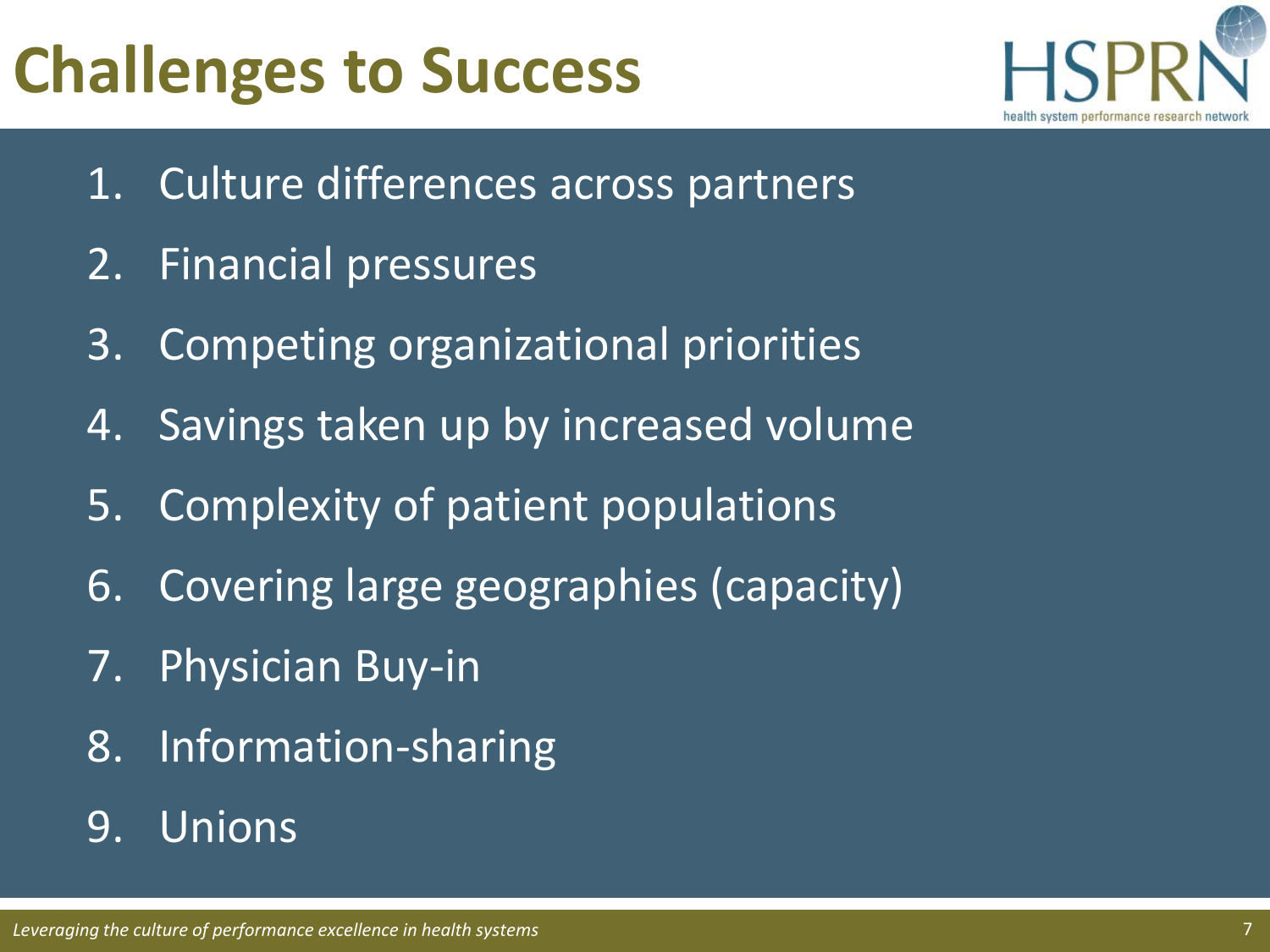### **Challenges to Success**



- 1. Culture differences across partners
	- Different LHIN/ CCAC risk-taking cultures, best practices, etc.

"You'll find each hospital has a bit of a different take on the QBP best practice … And sometimes they hold those values quite strongly. You know, we're right and others need to change." (1)

- 2. Financial pressures
	- Lack of resources (human/ financial) particularly affects smaller-scale partners); impacts buy-in desire/ ability

If the surprises me that the expectation was to do these kinds of large scale projects with so little resources.." (17)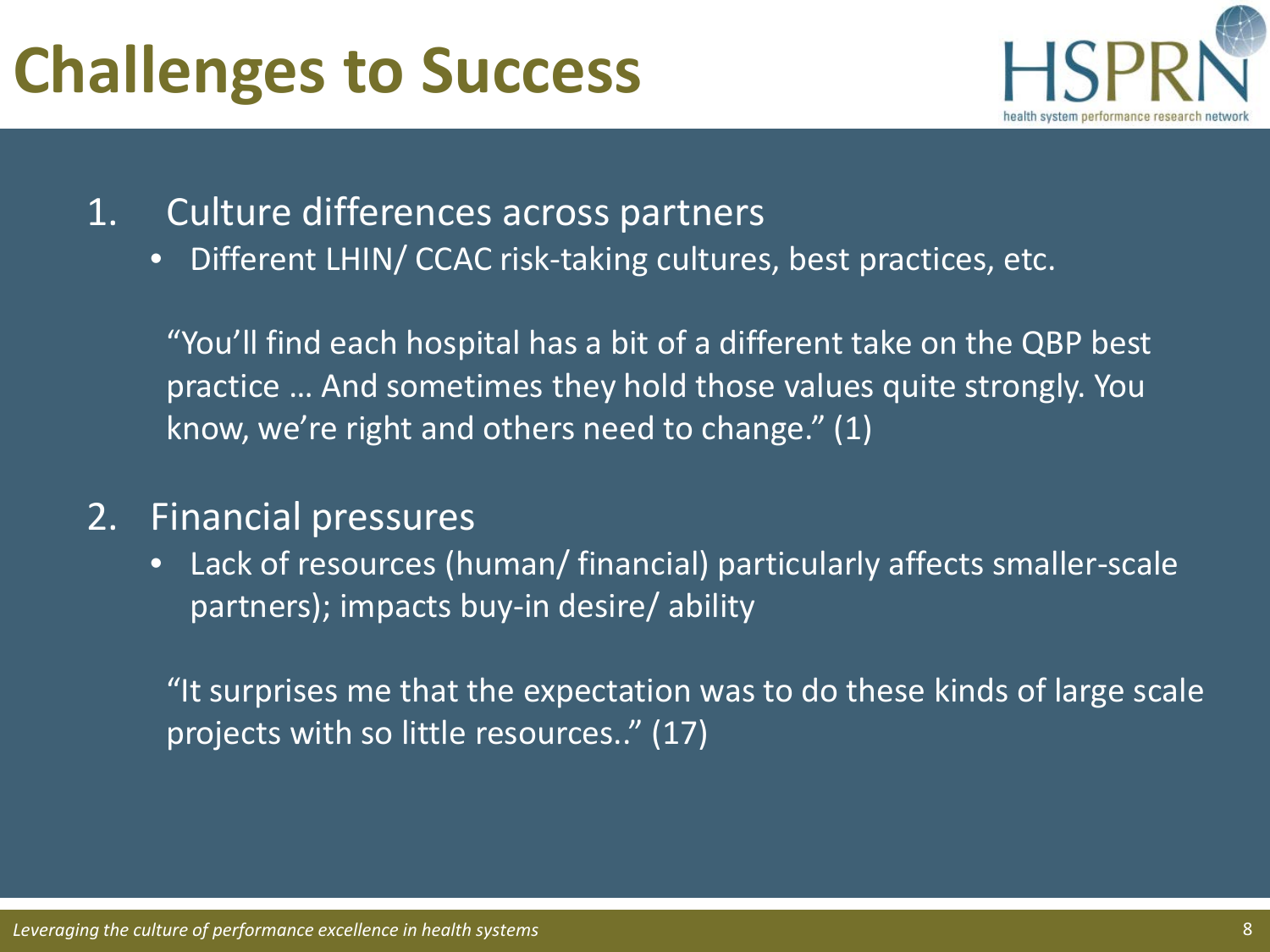

#### 3. Competing organizational priorities

"I find the time is the biggest issue. Because nothing has been taken off my plate. there are… the challenges of everything else being priority." (17)

#### 4. Savings taken up by increased volume

"… you'll save patient days but the way our business is right now, there's always another patient waiting to come into that bed… We're seeing the outcomes that we want to see. But I wouldn't say that this is saving us money by any means." (19)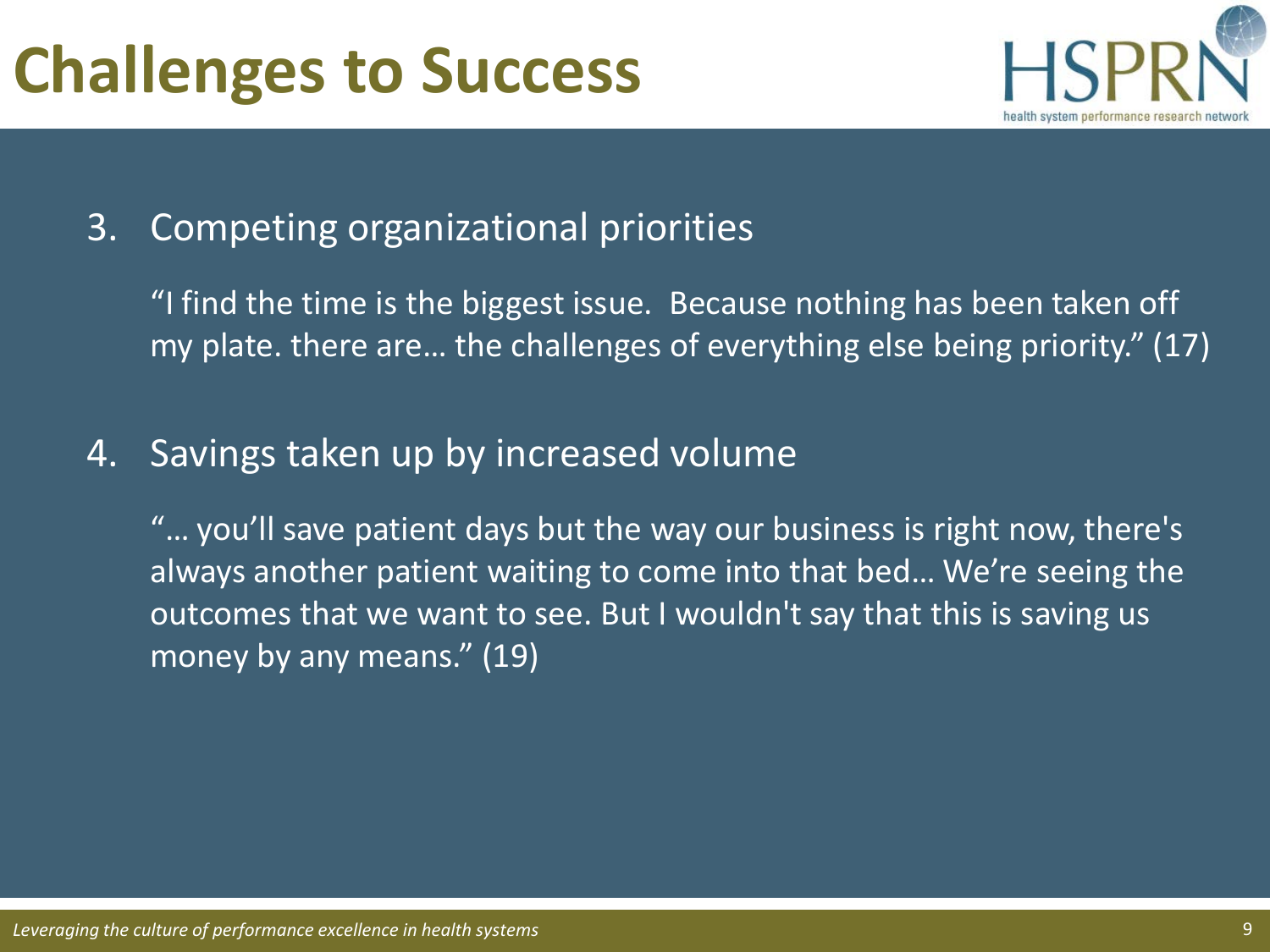

#### 5. Complexity of patient population

"... some of these medical diagnoses are very complex people. So nobody comes in with just COPD or just CHF. And so some patients may be ineligible because of their complexity. And it becomes very difficult when you look at inclusion, exclusion criteria to have these purist populations." (26)

#### 6. Covering large geographies while not at full capacity

"… part of the challenge we're having right now is just because we're not at that full capacity. There's more travel time than we had anticipated because the nurse is having to travel… We have a very large geographic area." (11)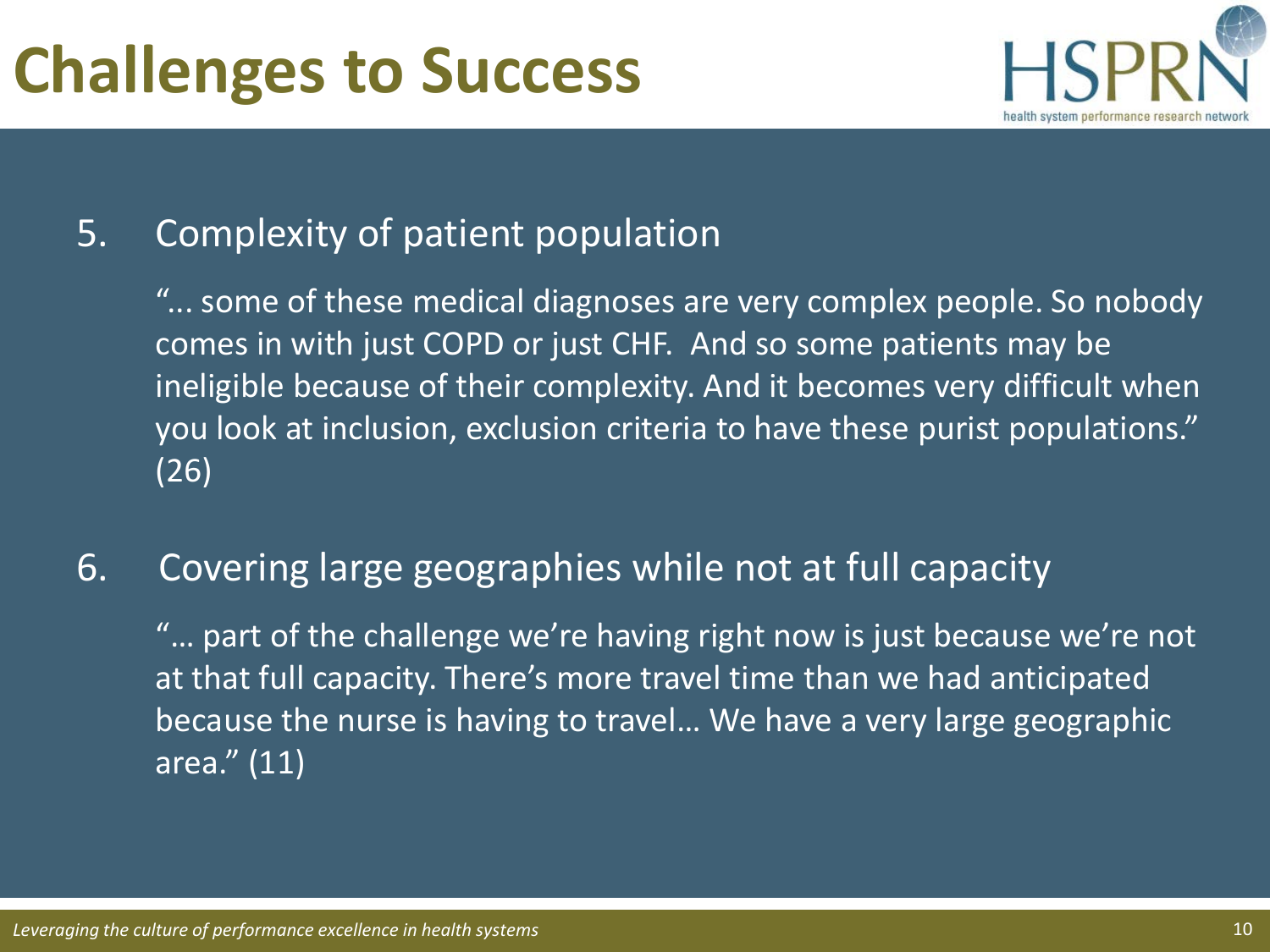## **Challenges to Success**



#### 7. Physician buy-in

"…that has been our biggest barrier, is physician buy-in… Most of them want to know what they're getting out of it." (12)

#### 8. Information-sharing

"...there's 2 health records basically from the hospital's perspective. So it would be nice if we could somehow align the 2 systems. (30)

"… the data sharing agreement was a bit of a challenge to get sorted out." (26)

#### 9. Unions

"… even though the navigation function, wouldn't be taking over anybody's job … there's a lot of concern that it would be an impingement on the CCAC care coordinator's role." (3)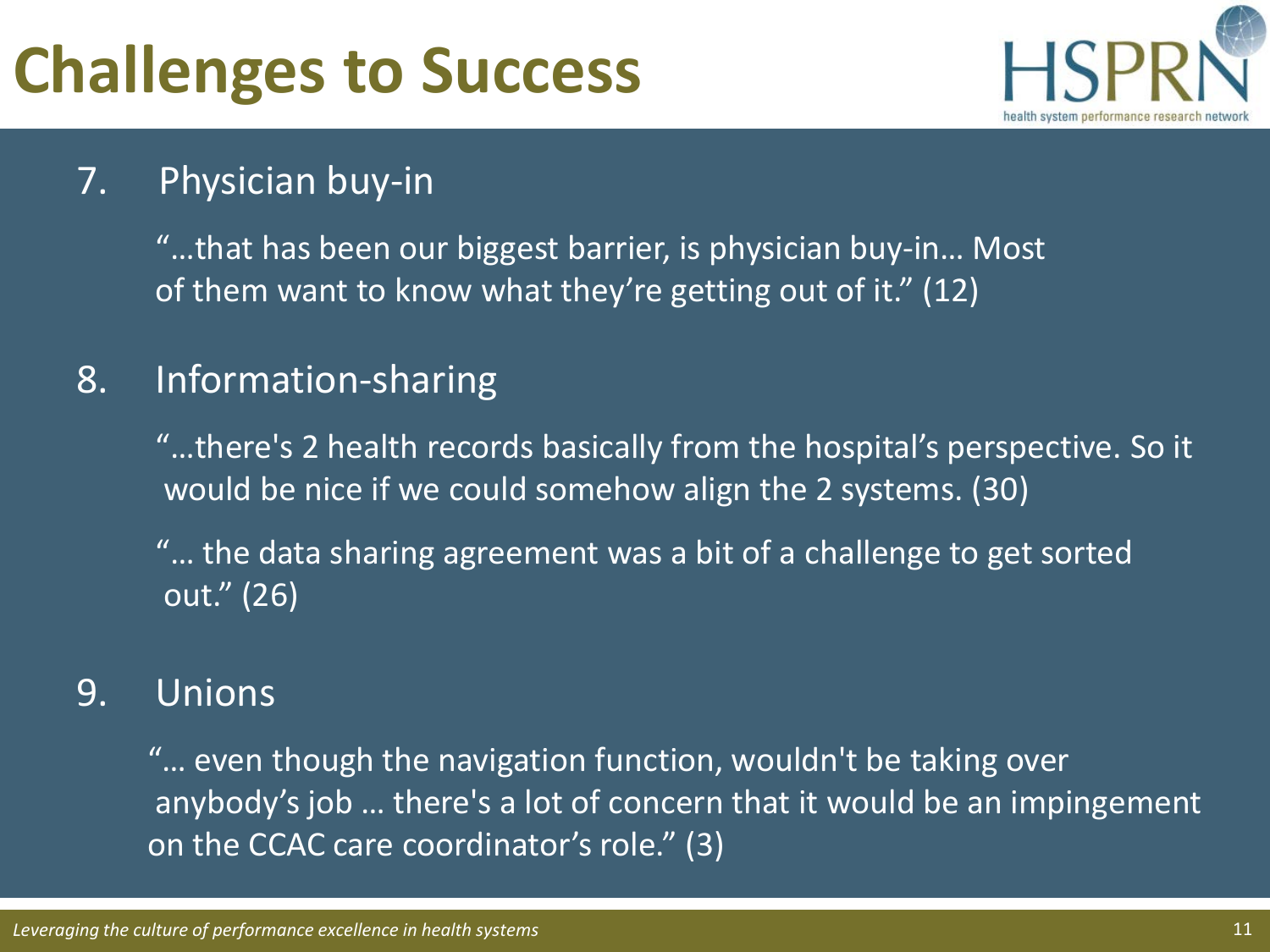# **Suggestions From Early Adopters**

- Facilitate information sharing across programs
	- Eg. guidelines, common learnings, tools; provide more material that can be shared across programs on website.
- Provide guidance on data sharing challenges
	- Patient data collected differently across partners, different privacy cultures, lack of common technological platform
- Promote consistency in LHIN engagement
	- Variation in LHIN buy-in impacts partnerships with CCACs
- Expand resource allocation
	- Resource allocation per site (versus per program) may be preferred by smaller sites
	- Make funding model more responsive to patient complexity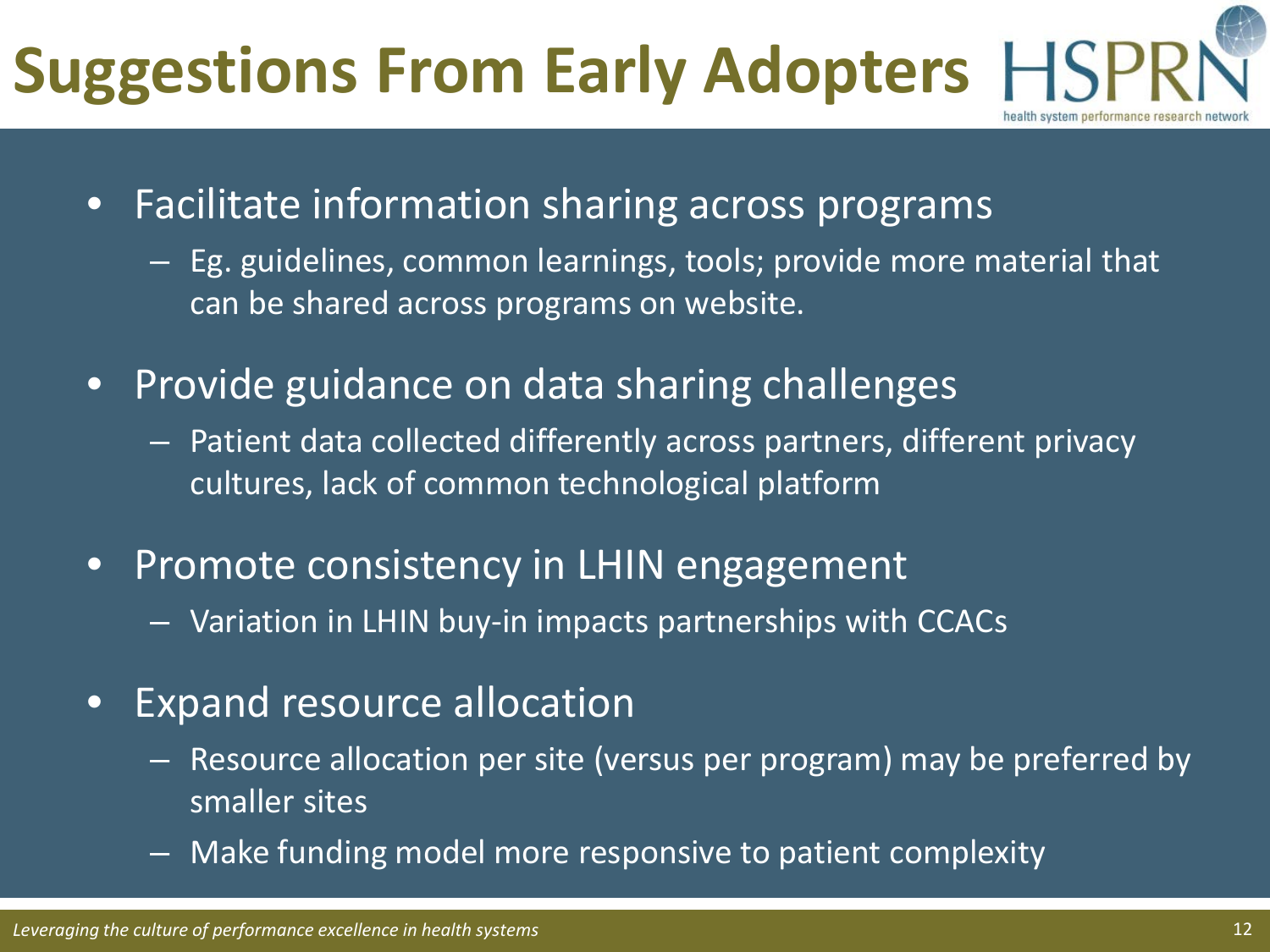# **Suggestions From Early Adopters**

• Streamline integrated care initiatives to mitigate competing priorities

"I find generally there's a very siloed approach from many aspects of the Ministry. …It's a puzzle to me, we're trying to create integrated care but there's not a lot of integration within the Ministry around the number of things going on at the same time." (1)

• Balance ongoing support and spread of IFM

"…be very, very, very cautious about any more (IFM) projects being implemented for a CCAC like us that's already involved in one." (8)

• Acknowledge bundled care as a driver of success

"I would say if there's a little bit of a disconnect… the Ministry talks about integrated funding models. We talk about integrated care models… For the Ministry, it may be an exercise in how to distribute resources. For us, it's an exercise in how to deliver care." (18)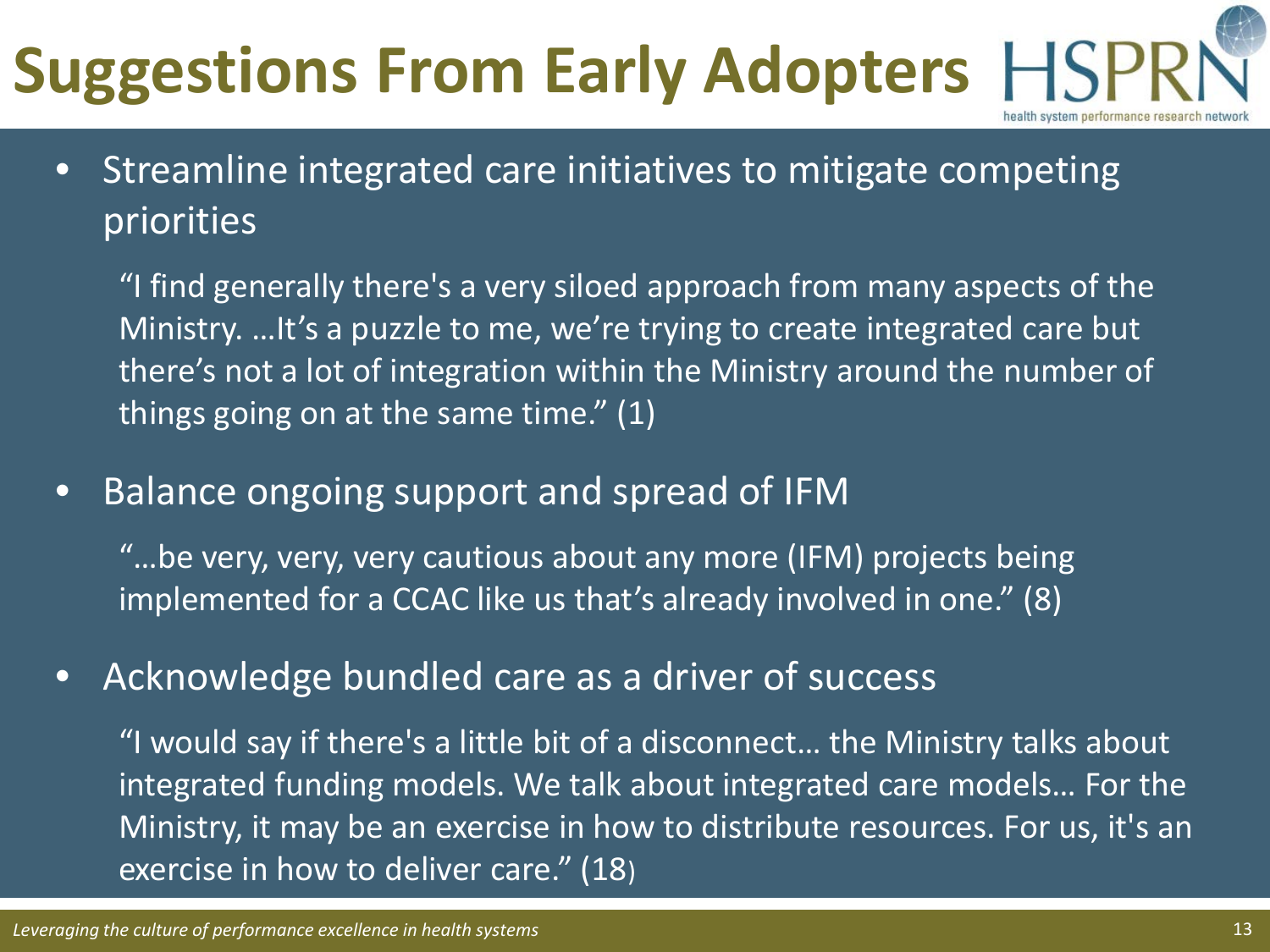# **Suggestions From Early Adopters**

#### • Initiate discussion around IFM sustainability

"There's going to be some disincentive through the QBP funding model. And by that I mean, right now, [hospital] gets funded for the volumes of patients that come in with COPD because of the QBP. If the goal is to keep people out of the hospital and provide them with better care at a lower cost, that's out in the community, we're going to lose money. Because it's better for us to bring them in and treat them because it means more money coming into the organization. So it's a disincentive that's going to come back and bite." (25)